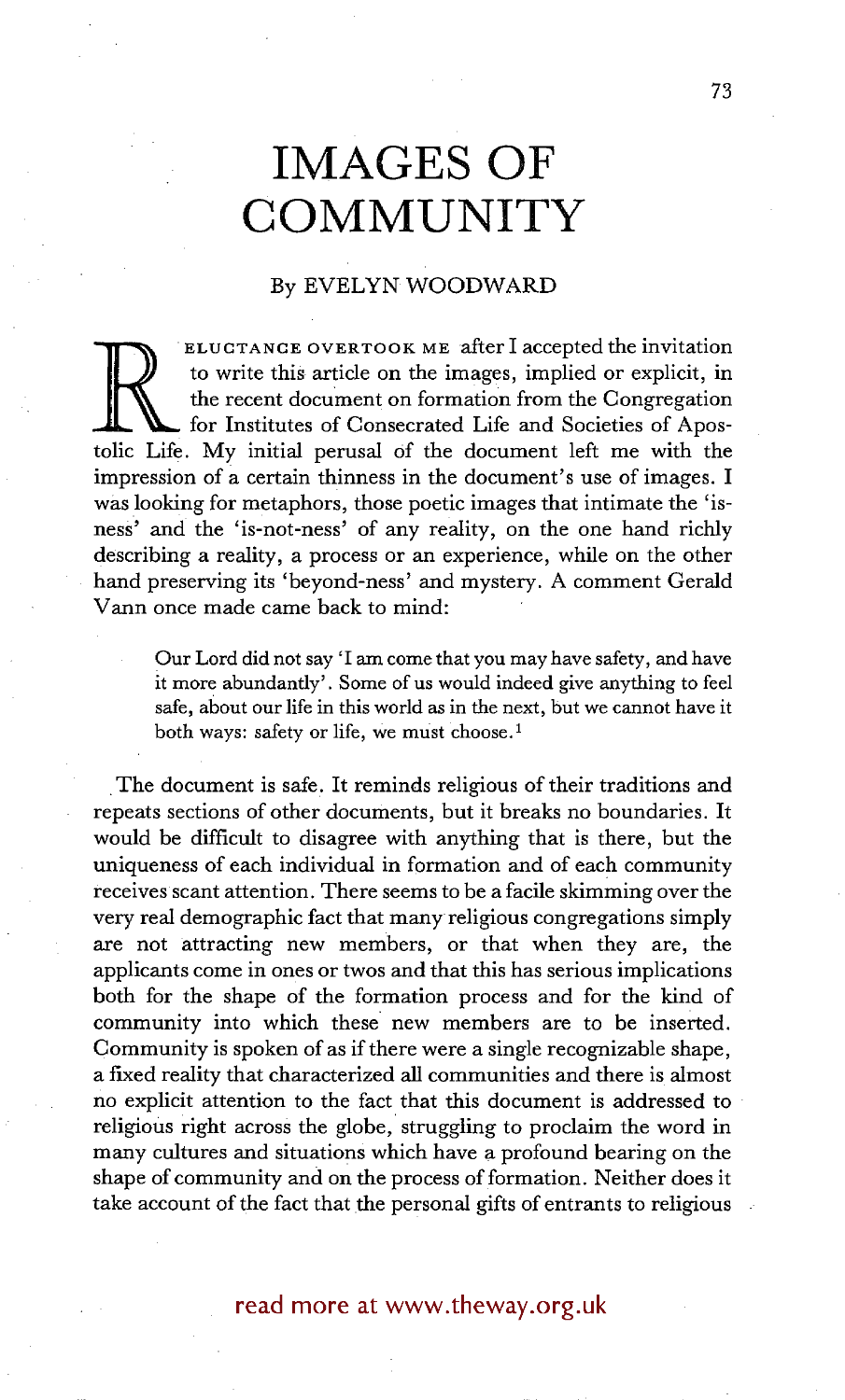life and the unique experience of life that these people bring may, in fact, carve out new and hitherto undreamt of forms of community. Much that is creative and hopeful is happening around the world in the area of formation, but this document seems to have been put together without much explicit recognition of or learning from the efforts of experienced religious formators and community-shapers.

At the very beginning of the document there is an allusion to the image of religious life as a community of disciples--an image that many religious men and women experience as both an ideal and a struggling and unfinished reality in their lives. It seems a pity that this rich and central image receives such a cursory mention. The section explicitly devoted to community fails to take this up again in any challenging way, though there is reference to the basic inspiration to be derived from the first Christian community, the fruit of the Pasch of the Lord [26]. Because this is indeed the image that holds the greatest range of possibilities in this document, I shall discuss it briefly in the following section and shall then take up some other current images notably omitted by the document, images that stem from contemporary experience of religious community (which, to my mind, is *always* formative, either positively or negatively) and which seems particularly pertinent to the ongoing experience of religious life in these times.

### *A community of disciples*

'The greatest dignity to be striven for is neither papal, episcopal, nor priestly; the greatest dignity is that of belonging to the community of the beloved disciples of Jesus Christ.'2

When Jesus called the twelve he called them as individuals-'Come after me' (Mk 1, 18); 'Follow me' (Mk 2, 14). But this was only the beginning of their formation as his band of disciples. It is clear from John's Gospel that he called them to a bondedness with one another which is spelled out in the discourse at the Last Supper. By placing it in this context John gives it the ultimacy of a legacy from a man on the eve of death. It becomes a statement weighted, therefore, with the magnitude of a last will and testament: 'You are my friends if you do what I command you... My command to you is to love one another' (Jn 15,14.17). Thus Jesus calls them to a *community* of discipleship the first movement of which is an obedient following of himself. He proposes no creed, no ideology, no list of conditions, The core of the call is into close and loving relationship with him, relationship that entails walking into the dark with him--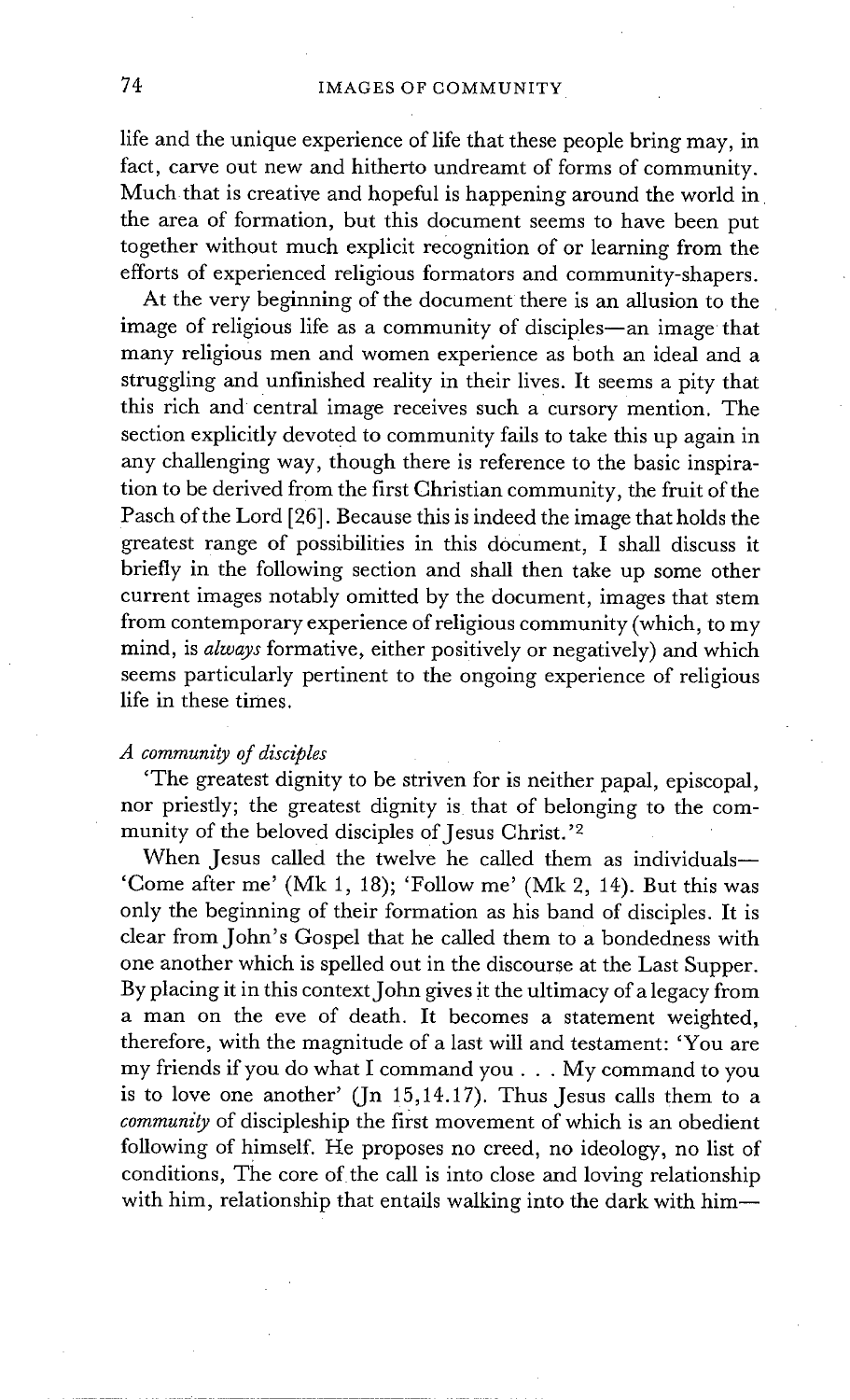even to death--amid all the demands of daily living. He demands an uncluttered relationship gradually purified by a cutting loose from everything that stands between the disciple and the master. Paradoxically, it is only entering the relationship with him that can make this possible. Performance and the keeping of the law are not enough, as is made clear in the account of the call of the rich young man (Mk 10, **17-22).** What is asked is a relationship shot through and through with the spirit of the beatitudes, an emptiness, a hunger and a passionate yearning that can be assuaged only by Jesus. It is a relationship that mirrors Jesus's own relationship with his God. It is uncluttered and total.

Even preliminary reflection on the 'calls' (especially in Mark's account of them) reveals that they were couched in peremptory, unvarnished language that permitted no delay. There was a totality about them that brought immediate response. When one person requested time to go and bury his father and another to attend to some unfinished business they were admonished. The call was for now and it demanded not less than everything (Lk 9, 59-62). The first disciples left their boats and their nets behind, symbols of their livelihood and the life they had led until then. At that critical turning point in their lives, it was Jesus alone who was their focus. Indeed, later they may have returned to their boats and nets, but the depth of their encounter with Jesus brought radical changes. They were different-still sinners, but different-their meanings beginning to be transformed by their call to be deeply involved with the One who overturns worldly wisdom and challenges them to see every nuance of life and activity in the light of the kingdom.

I do not believe that it is fanciful to see here implications for formation within a community setting. The disciples are withdrawn for a time from their usual activities and brought into close contact with Jesus who begins to make known to them the One whom he addresses as Abba. The person being initiated into religious life leaves behind a known and familiar pattern of existence in response to a perceived 'call'. There is a leaving behind, a separation, followed by a time of'stripping down' best illustrated, perhaps, by a comment from a thirty-year-old novice:

I feel as if I am somehow being purified-almost against my will. Well, leave out 'almost'! When I came into religious life I had been earning my living for years. I had to budget carefully, handle all the aduk issues of life. I bought a small house, a secondhand car and gradually paid them off. I held a reasonably responsible position in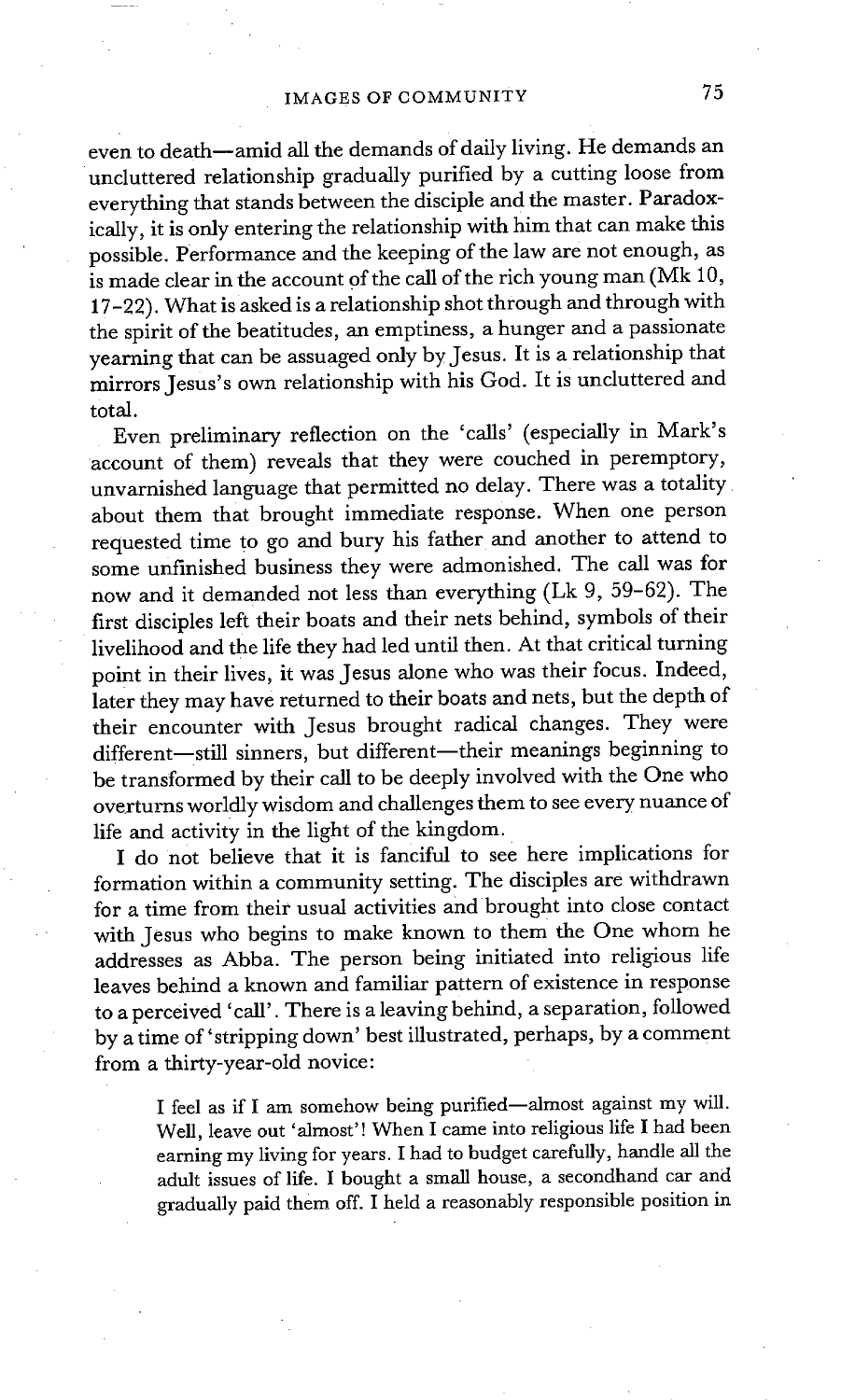the school where I worked and continued my education at night. When I arrived here, somehow all of that disappeared. I have no status . . . (pause) . . . in some strange way, I almost don't have a past right now. There's just me and the God who mysteriously calls me, and the other women in the community who have also been called. All the external things, the etceteras that were important to me, have fallen off like the shell of a peanut. Sometimes I really resent this and am angry. And there are other moments, shadowy moments, really, when I feel on the brink of something far more important. I am forced to submerge myself in the Lord and stay there.

There are signs here of an experience of liminality, seen by some as an intrinsic step in the initiation process whose stated purpose is to

dispose people to be more open to influence by the sacred . . . In summary, liminality is an intrinsically unstable and uncertain condition, involving the embracing of meaninglessness (anomy), or chaos, for the sake of the expanded creative possibilities it can provide and for the experience of existential *communitas* or pure brotherhood [sic].<sup>3</sup>

It has been suggested, however, that this experience of liminality is not peculiar to those being initiated into religious life, but that it characterizes religious life as a whole.

I wish to suggest that Religious Life in its varied expressions across the different religions and cultures is one of the most pervasive forms ofliminality. Indeed, it may well be the primary and most authentic expression of this reality... Liminality uses the group or communal medium as its primary mode of expression and articulation . . .4

It seems a fair assumption, then, that religious community authentically lived is one proclamation in the world of the radical call to conversion which is the inevitable outcome of genuine relationship with Jesus. Disturbingly, O'Murchu contends that too close an identification with the institutional Church or, indeed, with some secular oganizations as well, may diminish its liminal possibilities of standing 'as a countercultural movement on the frontier, opening up new horizons, dreaming new possibilities'.5 Clearly, then, when religious life and individual communities within it lose their focus on Jesus and on the world-shaking, countercultural values he preaches, they lose also their essential liminality. As with the rich young man, Jesus continues to look on them lovingly, but they walk away.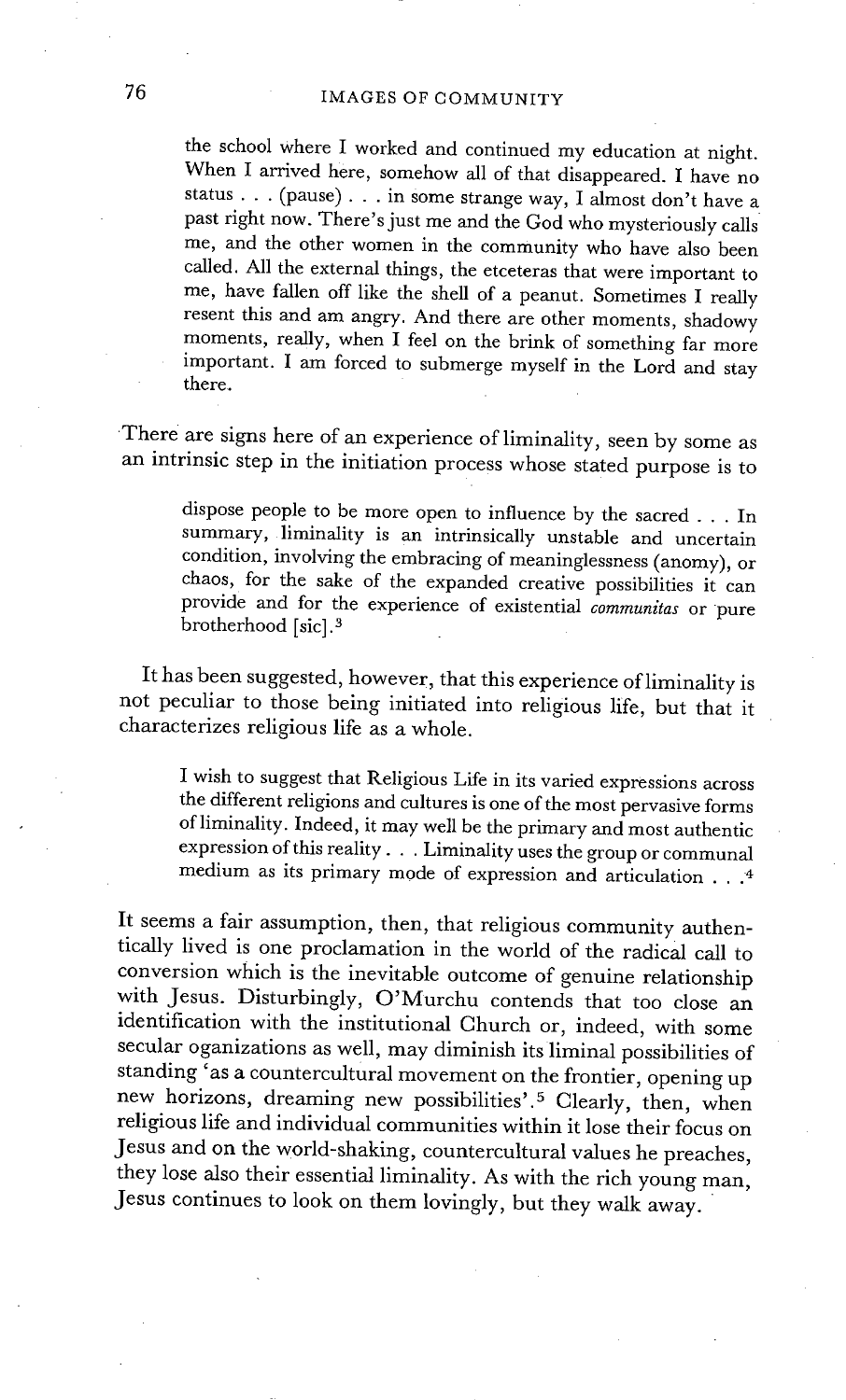Attachment to Jesus, however, brings with it a connection with the world. The same rhythm to be found in the life of Jesus is to be the pattern of the disciples' own life.., up the mountain to steep oneself again in the central relationship with the One whom Jesus calls Abba, then, energized by that relationship and by the needs of the poor, the next stage of the journey is down to the place of ministry and then there are the special times of retreat to the community for recreation (re-creation). Bonded together by their attachment to Jesus, they are sent out, bearing in their hearts the connectedness they share. Community is not about geographical togetherness but about bonding in a common vision.

So, in the formation of a community of disciples there are some identifiable steps--separation from a former way of life and all its accoutrements, a period ofliminality or stripping down (desert time), and a reconnecting and inducting into the life of the whole community. It would be interesting, though outside the scope of the present article, to reflect on these steps in Jesus's own life-the long period in Nazareth under the tutelage of his earthly parents, the baptism, the testing in the desert and the beginning of the public ministry.

#### *A community sent out*

The *Directives* document wavers somewhat in section [28] where it does indeed allude to the process of separation and liminality (though not in those terms) and to the ministerial formation of candidates to religious life. The dualistic thinking which appears elsewhere in the document is in evidence here though it is by no means absolute. Recognizing that there must be formation for ministry the document lays heaviest emphasis on being apart, allowing cautiously for 'periods of apostolic activities' under certain conditions. What it seems to me to neglect at this point is the formative effect which ministry itself exercises on the minister and the sustaining-forministry that should be exercised by the community, whether this be at the level of initial or continuing formation. Jesus sent the disciples out to speak and act in his name, to encounter the poor and to share in his ministry of healing, teaching and giving life. They returned to him and gave an account of all that they had experienced, and then Jesus took them with him, seeking time apart (See Luke 9 and 10). Salient lessons were taught during these times, especially the clarifying of where the power to heal came from.

The rhythm of contemplating Jesus and his message, carrying the message out and proclaiming it and returning to reflect in the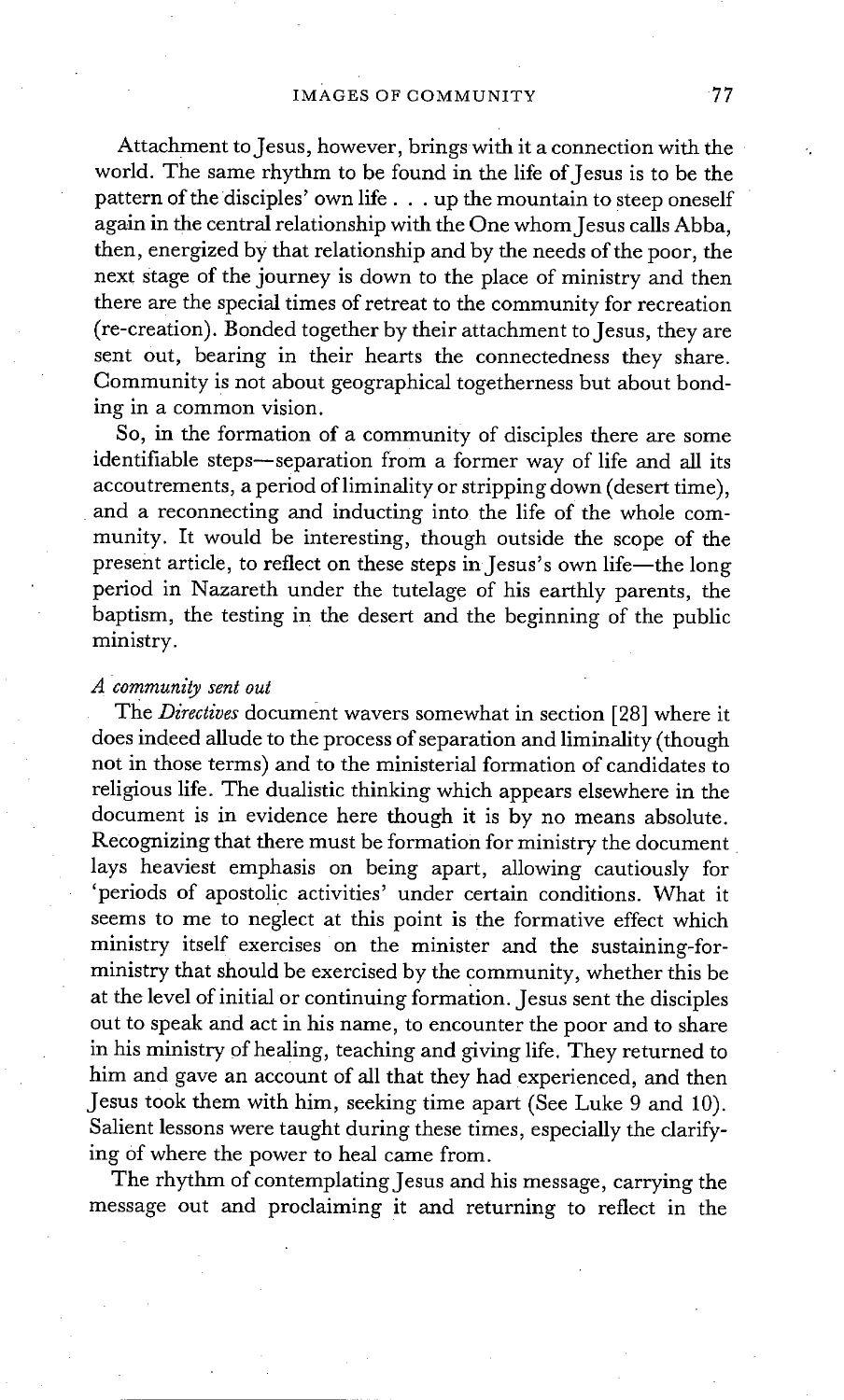presence of Jesus again seems only partly recognized in the document and then only to set limits. What it fails to state with sufficient emphasis is that to build up a community and to allow ourselves to be shaped and formed by a community, 'we have to intercommunicate our persons as they are related to the experience of God. To achieve this is to lay the very foundation of authentic religious communities. '6 The gritty human reality of working to establish mutuality amid the inevitable differences, of sharing human frailty and fears, as well as a diversity of gifts is somewhat understated in the document in favour of spiritual formation--as if, indeed, these human adjustments were not part of the very fabric of growth in spiritual stature. Jesus himself had to contend constantly with the disciples' competitiveness, ambition and lack of comprehension, and finally with their desertion. Even after the coming of the Spirit at Pentecost they were not immune to human differences and struggle, as the controversy in Jerusalem recounted in Acts 15 attested. Formation is a womb-totomb experience and part of its pain and its challenge is the continuing lesson of living with love in the midst of the pulsing, buzzing, jostling reality of human differences.

I am troubled by section [28] with its caution about locating formation communities in poor neighbourhoods. There seems to be an ignorance here of the educative and formative effect that the poor themselves may have on the religious. In addition there is a dichotomy in this part of the document between spiritual and • ministerial formation. The dualism of this section seems to ignore the wonderfully creative partnership that can and should be set up between contemplation and action. To encounter the face of Jesus in those who are deprived and to reflect on that experience within a wisely-directed formation community seems to me to come close to the ideal proposed by Helder Camara:

> Let every word be the fruit of action and reflection. Reflection alone without action or tending towards it is mere theory, adding its weight when we are overloaded with it already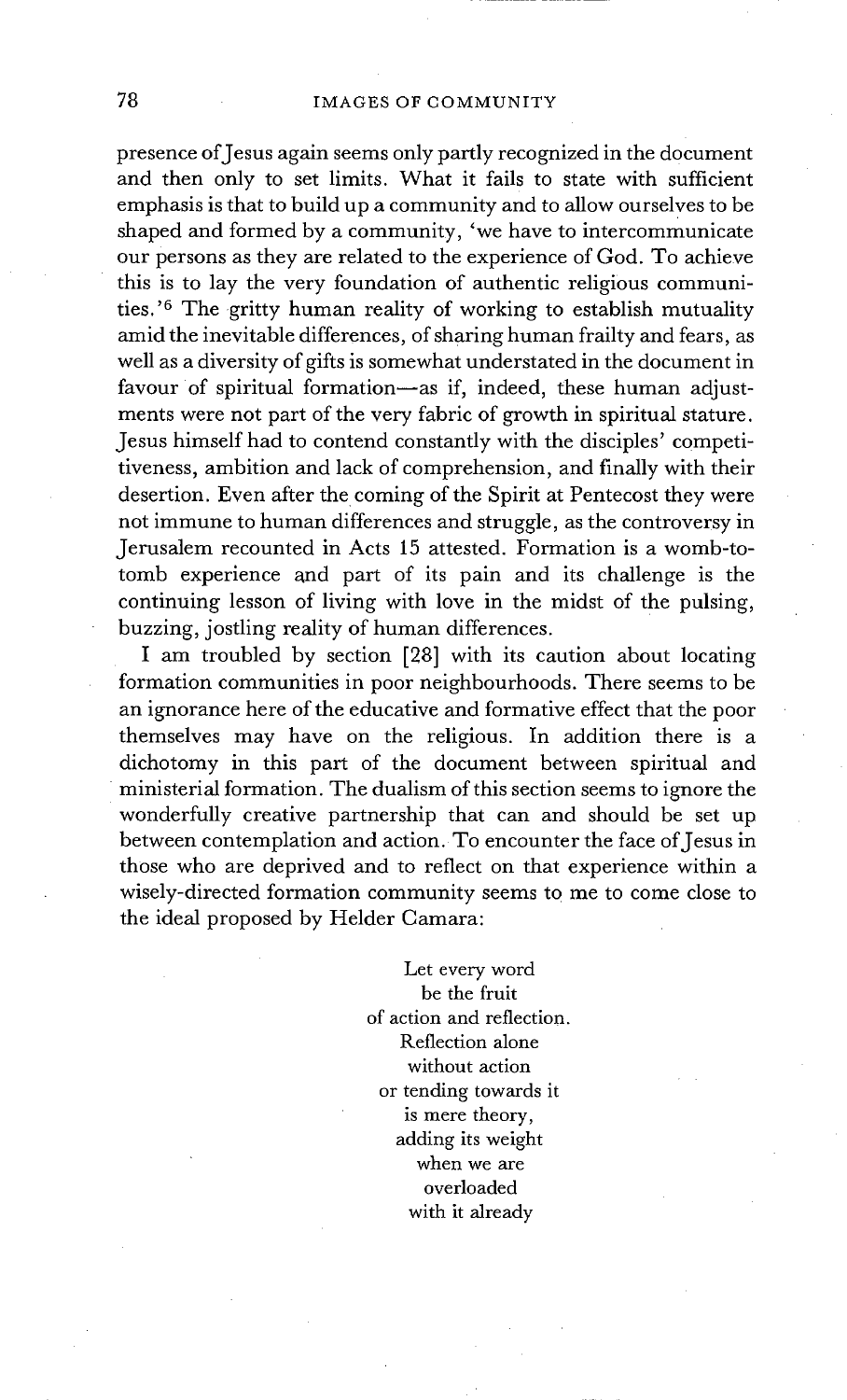#### IMAGES OF COMMUNITY 79

and it has led the young to despair. Action alone without reflection is being busy poindessly. Honour the Word eternal and speak to make a new world possible. 7

In addition to all of this, I wonder how religious formation in Third-World countries would manage to deal with the advice about the location of the formation community. Worse still, there seems to be an assumption that solitude and silence, community life that allows religious authenticity and the 'possibility of living a truly religious life in accord with the ends of the institute' are diminished by being inserted into needy surroundings. Given that in these days entrants to religious life come singly rather than in droves, they will probably have to be part of actively apostolic communities anyway, unless more creative initiatives of co-operation between different congregations are undertaken. Communities of disciples can flourish and form their members wherever they occur. The Spirit breathes where s/he will and if each formative community and each individual in it are unique, then the rhythm of the Spirit in each will never be repeated in any other. It will be the responsibility of each congregation true to its founding vision, and of each community and each member engaged in the lifelong process of formation to listen deeply to the depths and challenges of their own life together in order to determine the direction in which they must orient their life. This makes the task of setting out general guidelines almost irrelevant.

As they stand the *Directives* make no mention of one of the prominent images currently enriching our understanding of religious life, the call to proclaim the Word prophetically. What follows is a brief exploration of this.

#### *The prophetic community*

One of the most compelling images of religious life and of community in these days is that of a prophetic presence in the world. In recent years (i.e. since Vatican II) religious life has grown increasingly preoccupied with its own inner working. Because of the lack of attention given to basic human needs for belonging, esteem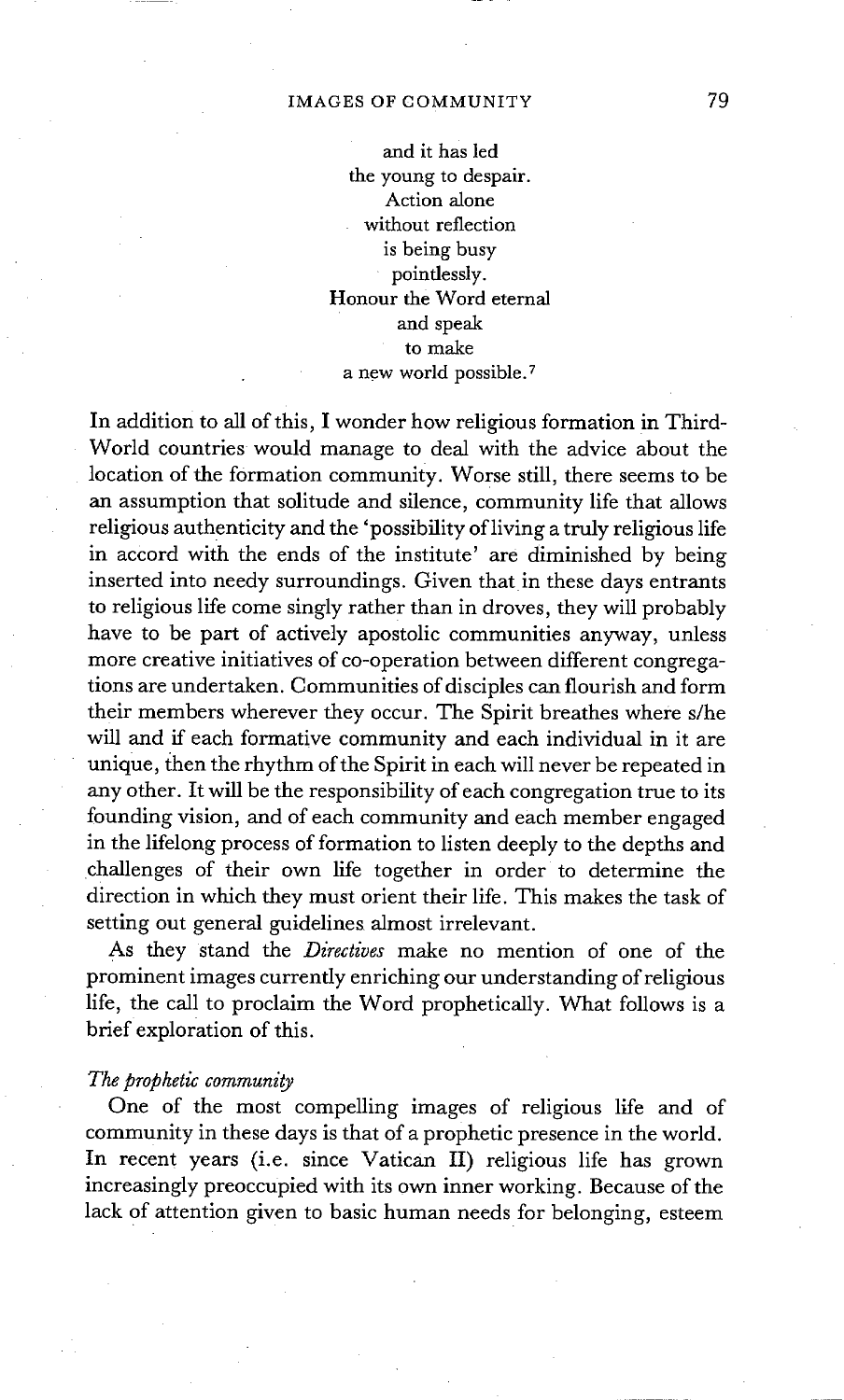and love in earlier times, With the flourishing of the behavioural sciences in the sixties and seventies came a surge of interest in psychology and in redressing some of the deprivations experienced in the past. This was simultaneously aimed at the healing of individuals and the 'warming' of communities now beginning to be seen as bonded groups of committed people, joined by their common vision, but also seeking normal human companionship on the journey. For a time the god of self-fulfilment began to demand homage. Selfimprovement in the areas of counselling, spiritual direction, communication, emotional and social development was pursued singlemindedly. These things are not in themselves bad. They may indeed have been a necessary phase of the journey, arising from the recognition of the sacredness of the whole person. However, when fulfilment becomes the ultimate goal, the kingdom becomes subordinated to it. Religious life is presently emerging from selfcontemplation into the recognition that its style of life and its apostolic involvement point beyond itself to the reign of God proclaimed by Jesus. Its horizon is prophetic. There is a dawning understanding that self-fulfilment happens at some level, not when it is sought like the Holy Grail, but when religious together find a radical meaning at the heart of who they are and what they are called to be. Neither riches nor comfort nor power can bring it. In painfully divesting ourselves of these things we may find the meanings that the consumer mentality drowns out.

Christ reveals that human fulfilment is found in the *opposite* of riches (whether spiritual or, as Luke more directly says, material), the *opposite* of mere good times and absence of suffering, the *opposite* of being powerful, unforgiving, the *opposite* of war-making, even the *opposite* of victory, a

Formation, as'I understand it, is assisted growth into life. Within religious life, it is assisted growth into life with a particular focus and system of meanings—meanings that are perhaps in danger of being watered down or lost. It is devoutly to be hoped that religious will play a significant part in realizing a dream for the Church of the third millenium, 'a hope that, in these difficult times of ours, prophets will be sent to us, to show us the way, and courageously lead our people out of exile'.<sup>9</sup>

Vatican II enjoined upon us a life:

(i) centred upon the following of Christ as it is put before us in the gospel;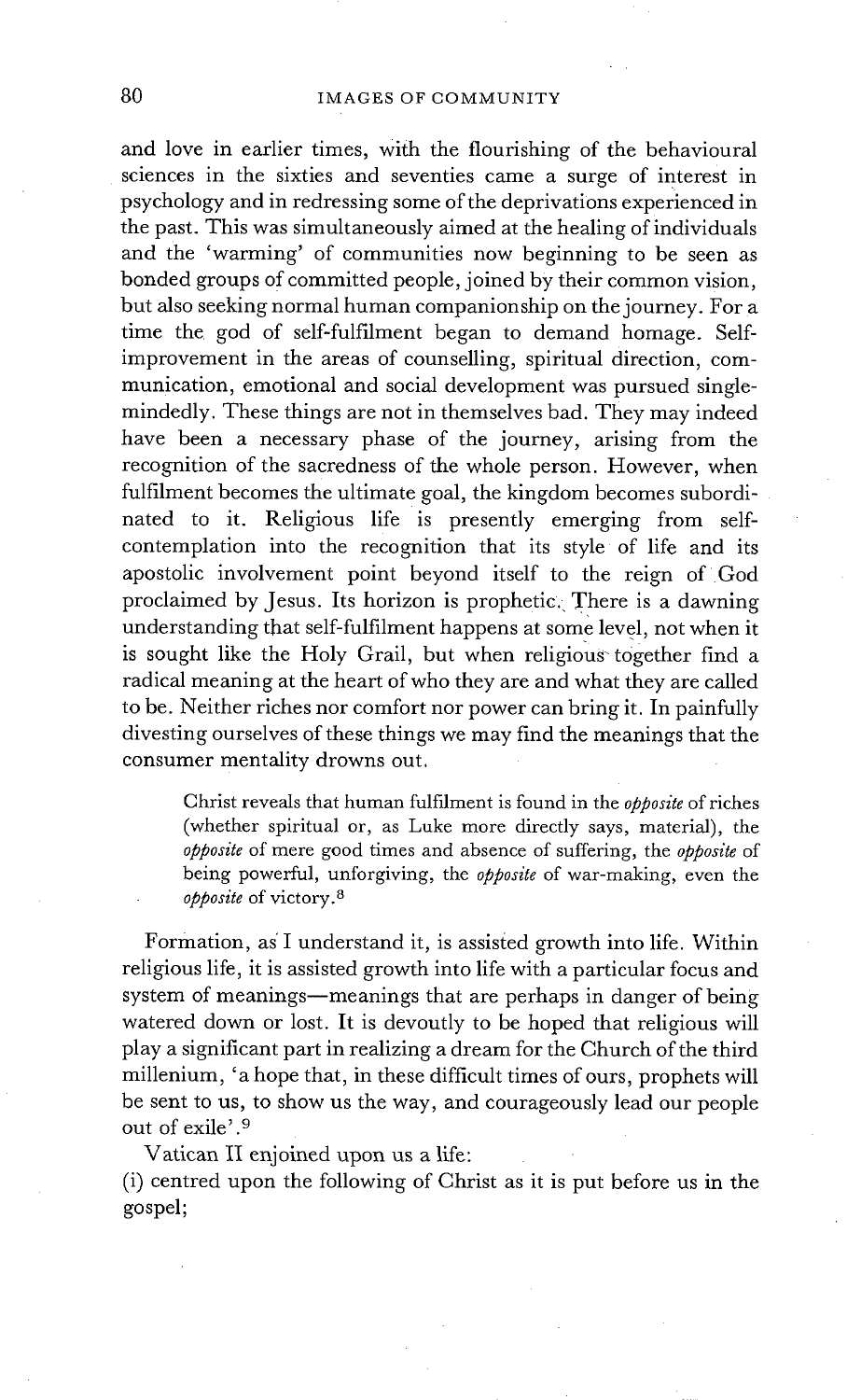(ii) a genuine study and understanding and love of the charism of each religious congregation, and

(iii) a sensitive understanding of humanity, the conditions and signs of the times and of the needs of the Church *(Pofectae caritatis* 2).

Here indeed are the three aspects of the call to discipleship mentioned earlier-focus on and commitment to the following of Jesus, nourished and attested to by the quality of our life together, and sent to be with humanity, working to build a global web of relationships at the heart of which God reigns. It is for this that we are all being formed, no matter whether we are in initial or continuing formation, young, old or in between, healthy or ill, recognized or unrecognized, in consolation or desolation! We are called to be part of a prophetic reality, 'called to be the cutting-edge, the front-liners, the trailblazers for this new dream; our vocation is to be in the vanguard of mission'.<sup>10</sup> This is a call to a prophetic existence. Though we may experience the same reluctance and sense of inadequacy and fear felt by the ancient prophets ('Ah, ah, ah, Lord Yahweh; you see, I do not know how to speak; I am only a child', Jer 1, 6) we receive the same reassurance that it is not simply by our own efforts that we are to work for the visibility of the reign of  $God-'There$ , I have put my word into your mouth' (Jer 1, 10); 'The word is very near to you, it is in your mouth and in your heart for you to put into practice' (Deut 30, 14). As part of a prophetic movement we are called to criticize and energize,  $11$  holding up the mirror of the gospel to our world, revealing by the quality of our life with one another and our involvement in our world that there *is* a way to be that does not rest on the dominant values of oppression and greed and self-seeking and dominating power; a way to be that springs from the certainty of a God who is inextricably involved with our human existence while at the same time transcending its limits.

As our lifelong formation goes on within the prophetic community, we reflect together on our experience of the God who is the author of our mission, we courageously speak the world that is in our hearts and on our tongues-first to ourselves, and only then to others-and we gather to explore new ways of making that word audible and credible. For this, one of the tasks of our formative community life is to keep us listening sensitively to the changing signs of the times that resound in us, around us and among us.

The call to be prophetic demands a constant listening and attentiveness to what the creative Spirit of God is doing in the heart of the world. Where are the vibrations of new life? What are the new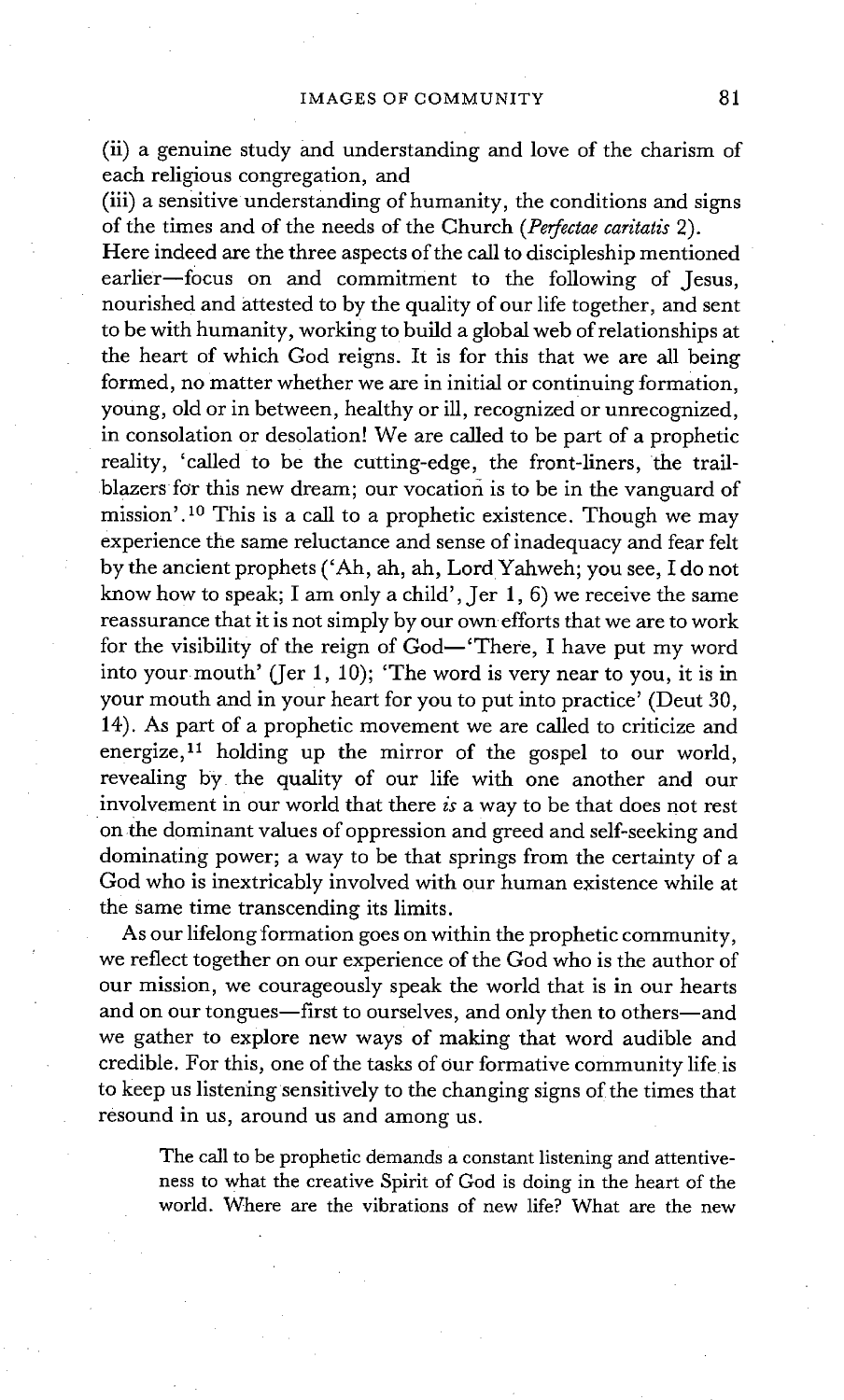aspirations of our age? What are the emerging paradigms of our time and what is their cultural and spiritual significance? What is God saying to us in the cry of the poor and oppressed? These are the perennial questions for prophetic discernment, questions that cannot be fobbed off with yesterday's solutions, questions which in today's rapidly changing world demand a novel and flexible response according to different cultural situations. 12

If this is indeed the mission of religious community, many questions remain to be answered about formation. How do we proceed with the formation of individuals who have joined us because they have been attracted by the phase we are emerging from, that is, a rather self-focused, fulfilment-preoccupied emphasis? How do we balance the need to help young persons develop as persons while committing themselves to a prophetic and collaborative mission that is beyond questions of human growth and maturing? How do we live together so that those of us who are older may learn to move from rigidity or comfort into the flexibility and risk-taking that is the vocation of the prophet? How must community be if there is to be mutual learning and education, the sacred stories of the past transmitted by the older members, the dynamism and energy of others (perhaps but not necessarily younger), informing the present moment? How is the vision of founders not only to be preserved and kept alive, but also accommodated to new and ever-shifting cultural needs? How are we to avoid fragmentation by ensuring that we all take ownership of the prophetic vision, since without this vision we perish? None of these questions can be answered (if there *are* answers) in isolation. They are all community questions. Community is the process and context in which we agonize over the questions of new meaning.

While I hear and appreciate much that is good in the Roman document, I do not hear the urgency of these crucial questions. The document seems more preoccupied with directives than with questions, more with limits than with freedom, more with caution than with risk, more with structures than with possibilities, more with what has happened in the past than with what might be in the everrenewing, ever-novel, ever-creative activity of the Spirit among us and within us, and among and within those around us who do not recognize such a Presence but whose lives call and challenge us. There is no sign in the document of an imagination that envisages community as evolving, shaped and reshaped constantly by the challenge of its life on the margin, by its fidelity to the founding vision